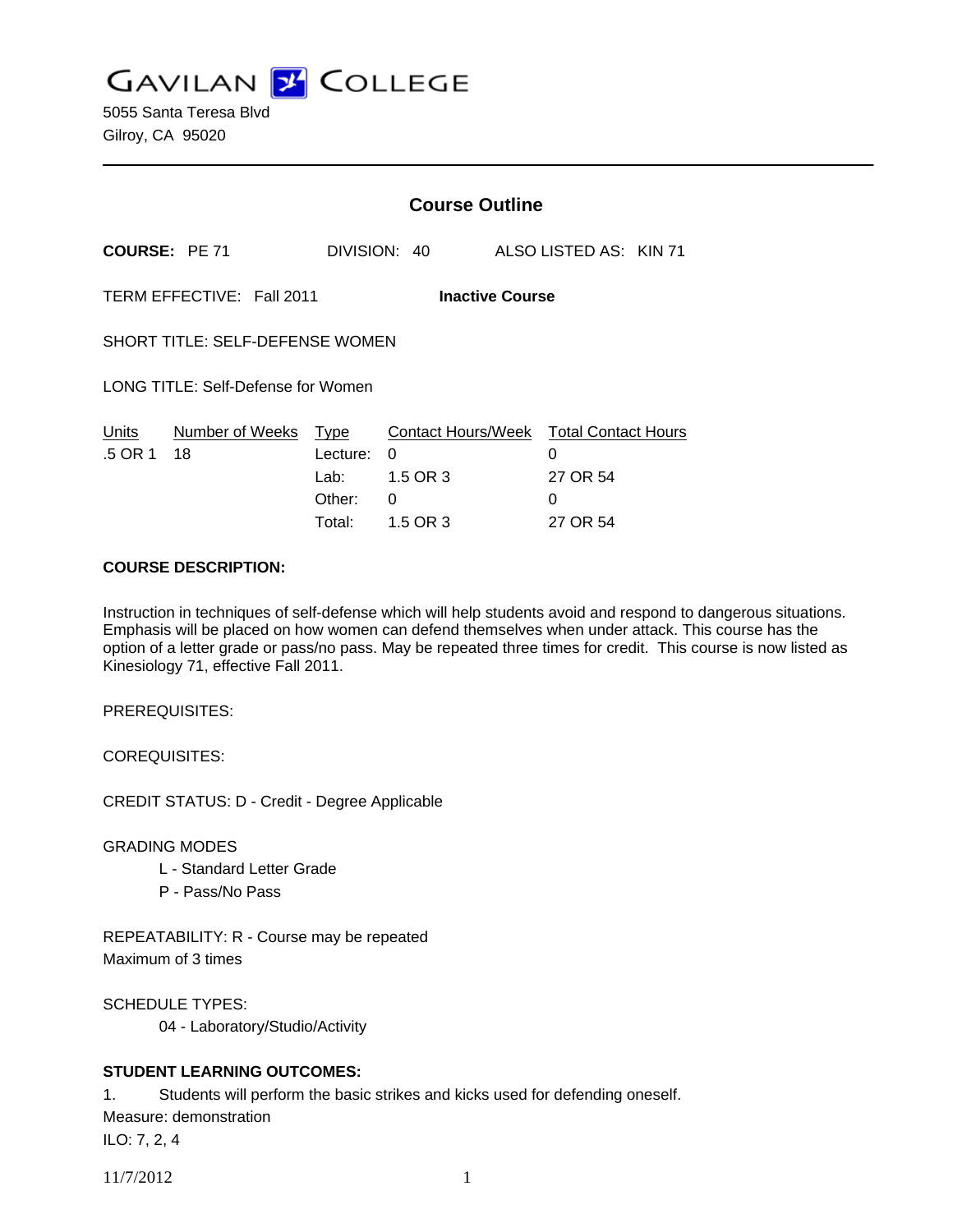### GE-LO: E1

2. Students will establish and communicate clear boundaries. Measure: role playing, discussion ILO: 7, 2, 1, 4, 6 GE-LO: A2, E1

#### **CONTENT, STUDENT PERFORMANCE OBJECTIVES, OUT-OF-CLASS ASSIGNMENTS**

Inactive Course: 11/08/2010

This course is now listed as Kinesiology 71, effective Fall 2011.

Curriculum Approval Date: 11/23/2009

4.5 - 9 Hours

Discussion of course syllabus and grading, as well as course expectations. Introduction to warm ups. Presentation on verbal and physical exercises, such as the heel palm strike, eye strike, and elbow and knee to groin strike.

SPO: Students will execute proper warm up techniques. They will demonstrate the strikes presented in class.

#### 7.5 - 15 Hours

Information provided on setting boundaries. Different verbal tacks to dealing with unwanted boundary intrusion will be presented. Continue practicing strikes. A variety of situations and scenarios will be presented in which the student will determine a verbal response and method of action.

SPO: Students will discuss setting and communicating their boundary. Students will participate in various situations. They will select a method of action and perform the correct technique.

#### 4.5 - 9 Hours

Proper kicking techniques, such as the sidekick, will be introduced and practiced. Continue drilling on strikes and kicks.

SPO: Students will demonstrate three types of kicks used for self-defense. They will incorporate strikes and kicks during a variety of practice situations.

#### 9 - 18 Hours

A variety of practice opportunities will be provided for the students to utilize their striking and kicking techniques. Real life type situations will also be presented for practice purposes. Discussion on empowerment and what this means for each individual. Review of different situations and scenarios. SPO: The student will select the correct course of action for each situation presented based on the boundaries they have set for themselves.

2 Hours

Final.

Note:

This is a skill building class. Students who repeat the class will have the opportunity to improve and/or strengthen their skill development.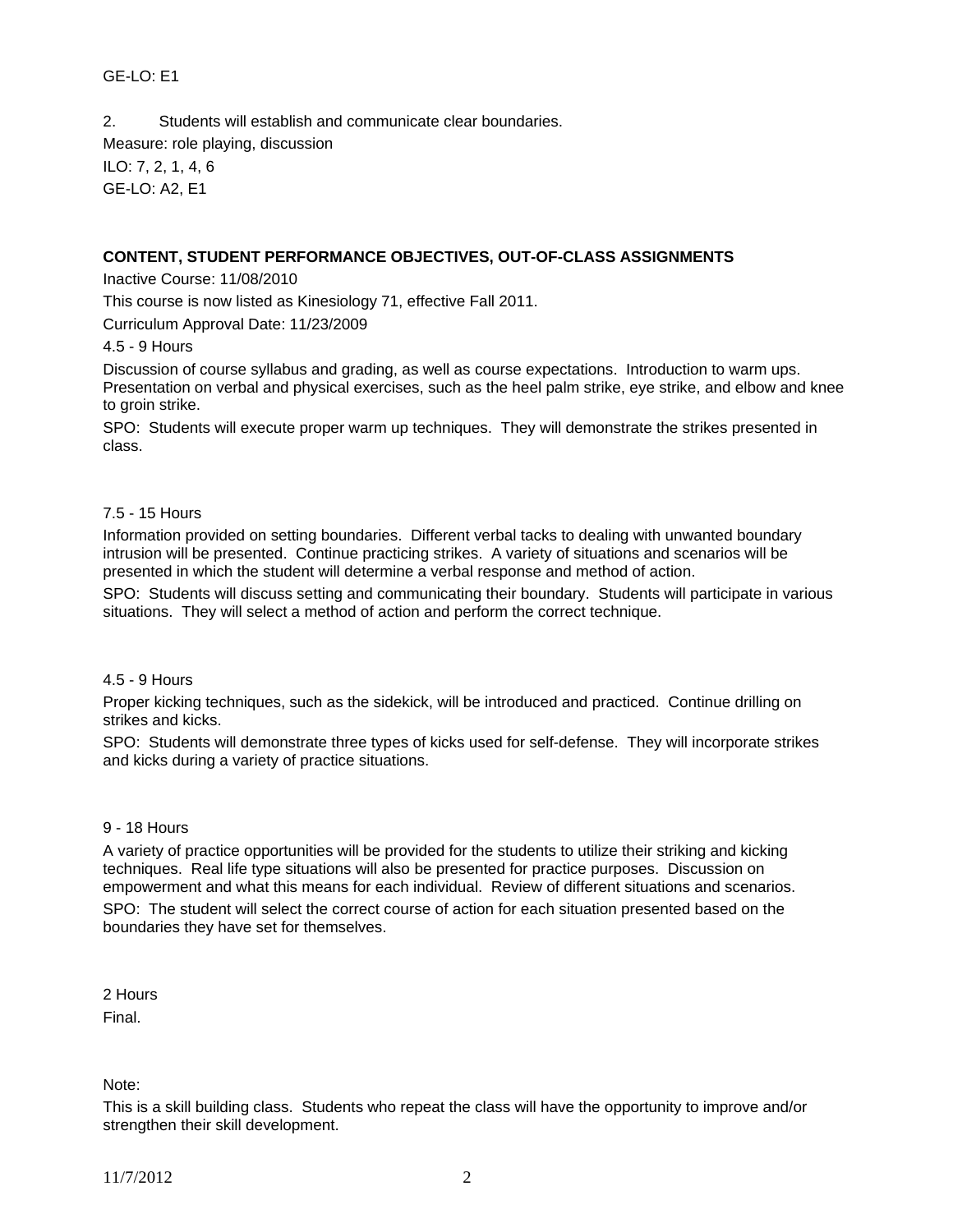#### **METHODS OF INSTRUCTION:**

Demonstration, paired and group practice.

### **METHODS OF EVALUATION:**

CATEGORY 1 - The types of writing assignments required: Percent range of total grade: 0 % to % If this is a degree applicable course, but substantial writing assignments are not appropriate, indicate reason: 1 Course primarily involves skill demonstration or problem solving

CATEGORY 2 -The problem-solving assignments required: Percent range of total grade: 0 % to %

CATEGORY 3 -The types of skill demonstrations required: Percent range of total grade: 35 % to 60 % 1 Performance Exams

CATEGORY 4 - The types of objective examinations used in the course: Percent range of total grade: 0 % to %

CATEGORY 5 - Any other methods of evaluation: Percent range of total grade: 40 % to 60 %

Requires student participation.

## **REPRESENTATIVE TEXTBOOKS:**

### **ARTICULATION and CERTIFICATE INFORMATION**

 Associate Degree: GAV E1, effective 200570 CSU GE: CSU E1, effective 200570 IGETC: CSU TRANSFER: Transferable CSU, effective 200570 UC TRANSFER: Transferable UC, effective 200570

## **SUPPLEMENTAL DATA:**

Basic Skills: N Classification: A Noncredit Category: Y Cooperative Education:

11/7/2012 3